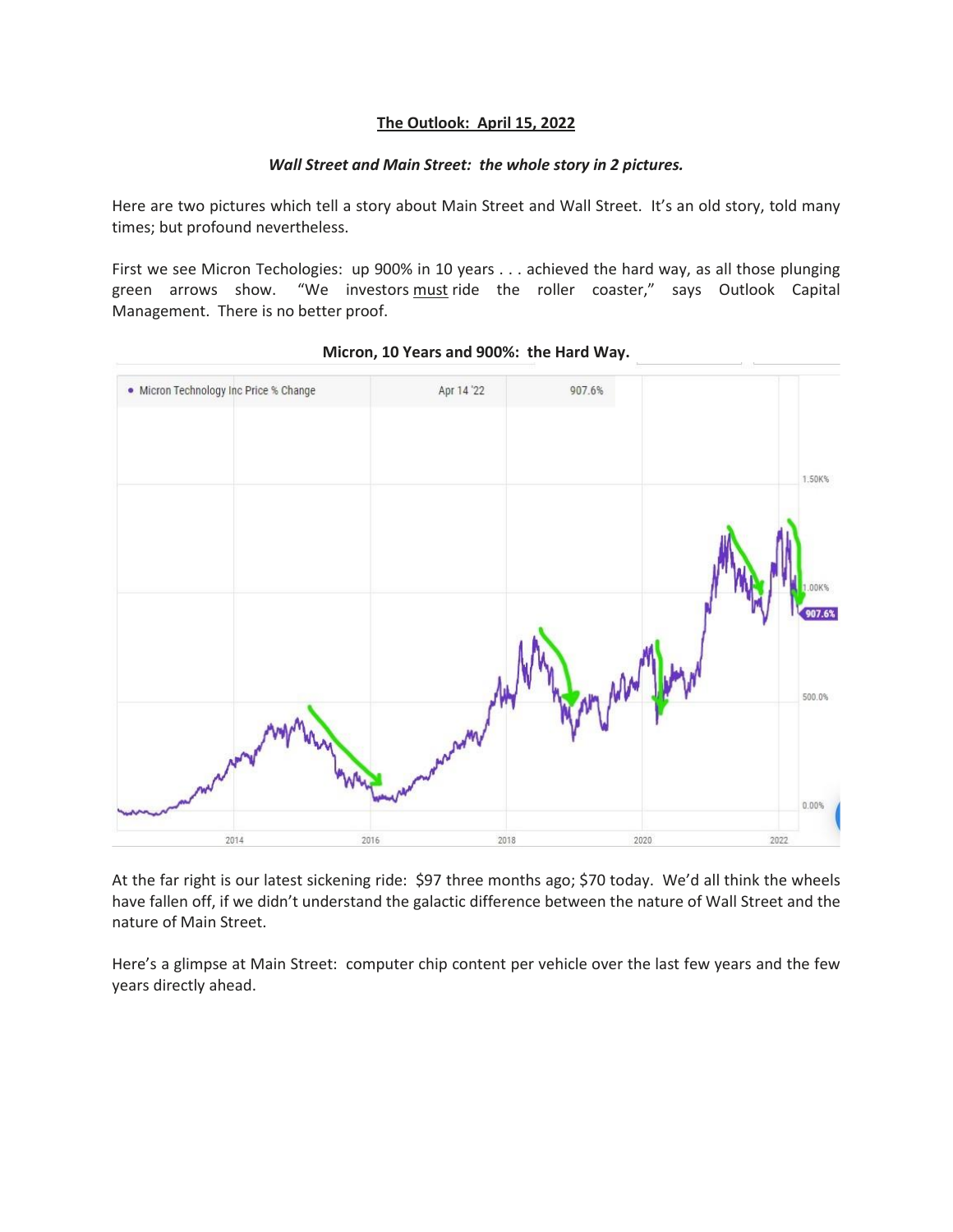

**Chart 3 (The Information Network)** 

Years ago we all began hearing about "The Internet of Things." It was not marketing hype; it was reality. It meant we'd find it very useful to be given all kinds of information from the devices of our daily lives, thanks to advancing chip technology and, especially, the "memory chip" sector represented by Micron. Automobiles have been a striking example of the truth of "The Internet of Things."

Micron holds 50% of the automotive "memory chip" market. It saw what was coming early, and went all out to be ready.

That's the whole story, in two pictures, of Wall Street and Main Street. Global demand for memoryincreasingly sophisticated and costly memory—is about as unstoppable as anything can be. Micron sits on top of the auto memory market, having gotten there by remarkable speed and determination in its leadership. That latest plunge from \$97 to \$70 has no more lasting meaning than any of the others, over the years. It's simply the market's betting crowd, making its living (or not) with quick bets on "temporarily down" or "temporarily up." But as Micron's 10-year chart shows, with outstanding companies the "temporarily ups" are stronger, faster and more numerous than the "temporarily downs."

"We must ride the roller coaster." We don't intend to get off.

© Dave Raub Outlook Capital Management, LLC 125 S. Wilke Road, Suite 200E Arlington Heights, IL 60005